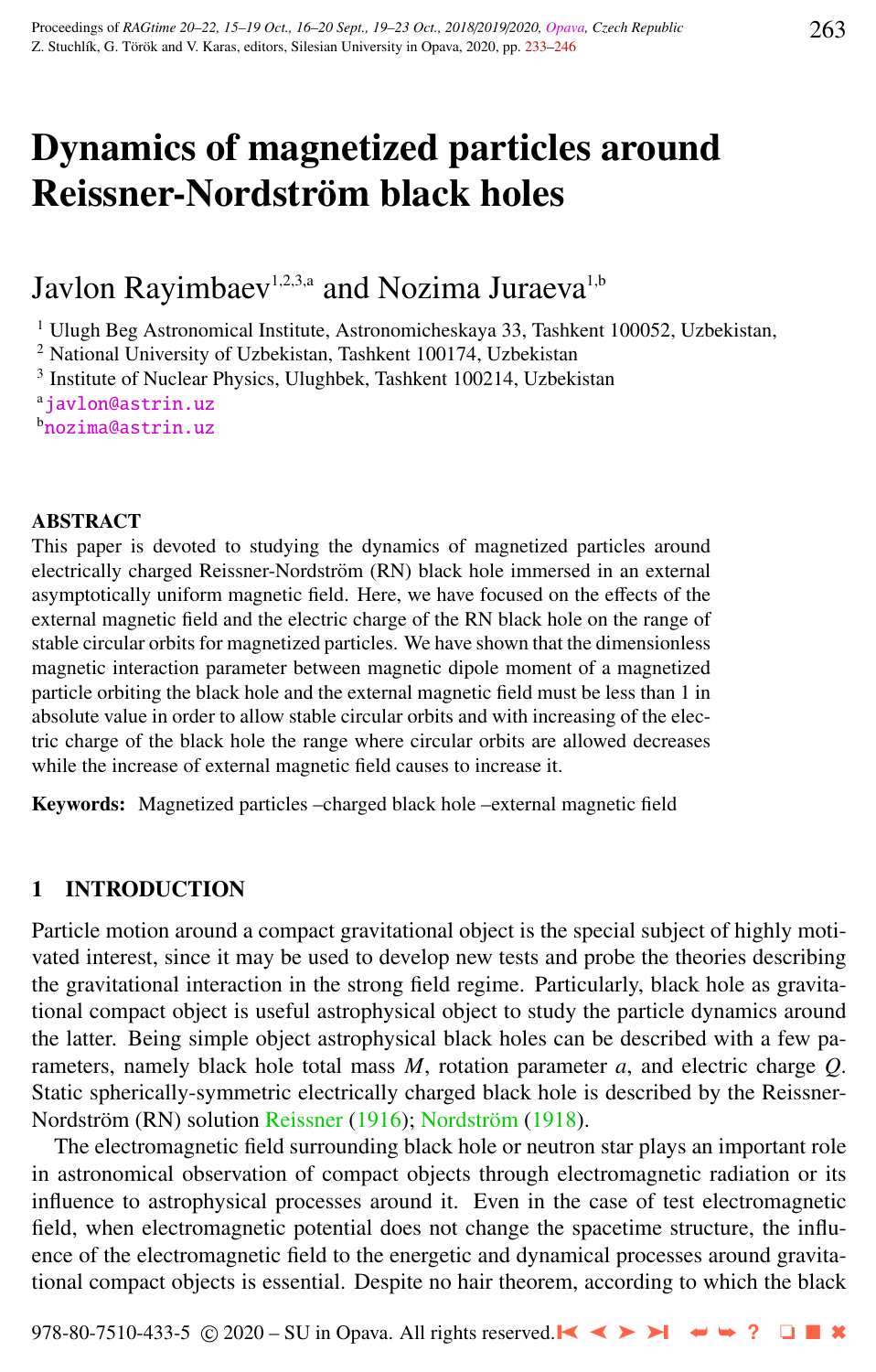<span id="page-1-0"></span>hole cannot have its own intrinsic magnetic field [Misner et al.](#page-12-0) [\(1973\)](#page-12-0) one may explore the external magnetic field surrounding the black hole. Particularly the electromagnetic field structure around rotating black hole embedded in an external asymptotically uniform magnetic field has been studied in the pioneering paper [Wald](#page-13-0) [\(1974\)](#page-13-0). In past years, different properties of the electromagnetic fields in the vicinity of black holes immersed in external asymptotically uniform magnetic fields and proper magnetic field of rotating magnetized neutron stars with dipolar structure were widely studied by several authors in dif-ferent models of gravity [Aliev et al.](#page-11-0) [\(1986\)](#page-11-0); [Aliev and Gal'tsov](#page-11-0) [\(1989\)](#page-11-0); [Aliev and](#page-11-0) Özdemir [\(2002\)](#page-11-0); [Benavides-Gallego et al.](#page-11-0) [\(2019\)](#page-11-0); Stuchlík et al. [\(2014\)](#page-13-0); Stuchlík and Kološ [\(2016\)](#page-13-0); [Rayimbaev and Tadjimuratov](#page-12-0) [\(2020\)](#page-12-0); [Rayimbaev et al.](#page-12-0) [\(2015,](#page-12-0) [2019b,a,](#page-12-0) [2020\)](#page-12-0). This electromagnetic field will change the dynamics of charged particle in close black hole environment [Chen et al.](#page-11-0) [\(2016\)](#page-11-0); [Hashimoto and Tanahashi](#page-11-0) [\(2017\)](#page-11-0); [Dalui et al.](#page-11-0) [\(2019\)](#page-11-0); [Han](#page-11-0) [\(2008\)](#page-11-0); [de Moura and Letelier](#page-11-0) [\(2000\)](#page-11-0); [Morozova et al.](#page-12-0) [\(2014\)](#page-12-0); [Narzilloev et al.](#page-12-0) [\(2020\)](#page-12-0). Together with charged particles one may study the influence of electromagnetic field near the black hole to magnetized particle motion. The dynamics of particles with intrinsic nonzero dipolar magnetic field around non-rotating and rotating black holes immersed in external magnetic field have been studied in [de Felice and Sorge](#page-11-0) [\(2003\)](#page-11-0); [de Felice et al.](#page-11-0) [\(2004\)](#page-11-0). Our recent works have been devoted to study the magnetized particle motion around black hole in magnetic field in different gravity models and theories [Rayimbaev](#page-12-0) [\(2016\)](#page-12-0); [Rayim](#page-12-0)[baev et al.](#page-12-0) [\(2020\)](#page-12-0); [Toshmatov et al.](#page-13-0) [\(2015\)](#page-13-0); [Abdujabbarov et al.](#page-11-0) [\(2014\)](#page-11-0); [Rahimov et al.](#page-12-0) [\(2011\)](#page-12-0); [Rahimov](#page-12-0) [\(2011\)](#page-12-0); [Haydarov et al.](#page-12-0) [\(2020\)](#page-12-0); [Haydarov et al.](#page-12-0) [\(2020\)](#page-12-0); [Abdujabbarov](#page-11-0) [et al.](#page-11-0) [\(2020\)](#page-11-0); [Vrba et al.](#page-13-0) [\(2020\)](#page-13-0).

The paper is organized as follows: In Sect. 2 we study dynamics of magnetized particles around electrically RN black hole immersed in an external asymptotically uniform magnetic field in comoving observer frame. Finally, we summarize our results in Sect. [3.](#page-10-0)

We use the space-time signature  $(-, +, +, +)$  and geometrized units system  $G_N = c = 1$ . The Latin indices are expected to run from 1 to 3 and the Greek ones from 0 to 3.

# 2 MAGNETIZED PARTICLE MOTION AROUND ELECTRICALLY CHARGED RN BLACK HOLE IN MAGNETIC FIELD

The spacetime exterior to electrically charged RN black hole with total mass *M* and electric charge *Q* can be described by the metric:

$$
ds^{2} = -f(r)dt^{2} + \frac{1}{f(r)}dr^{2} + r^{2}d\theta^{2} + r^{2}\sin^{2}\theta d\phi^{2},
$$
\n(1)

where the radial metric function is

$$
f(r) = 1 - \frac{2M}{r} + \frac{Q^2}{r^2} \,. \tag{2}
$$

Since there is no interaction between magnetized particles and electric charged RN black hole we assume that the black hole immersed in an external asymptotically uniform magnetic field and finally, the electromagnetic four-potentials can be expressed using the Wald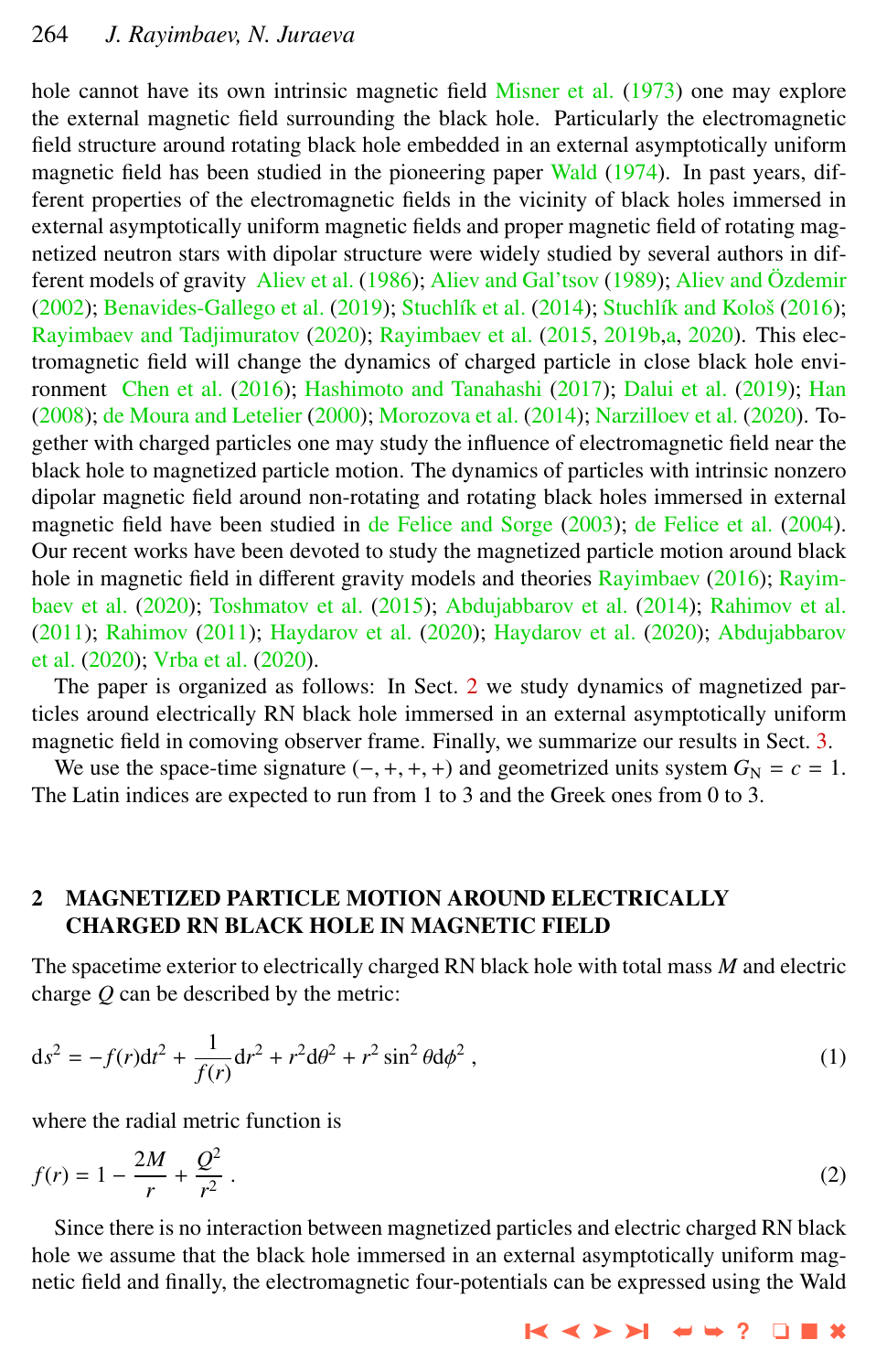<span id="page-2-0"></span>method [Wald](#page-13-0) [\(1974\)](#page-13-0) in the following form

$$
A_{\phi} = \frac{1}{2} B_0 r^2 \sin^2 \theta,
$$
  
\n
$$
A_t = -\frac{Q}{r},
$$
\n(3)

where  $B_0$  is asymptotic value of the external uniform magnetic field. One may immediately find the non-zero components of the electromagnetic tensor using the definition  $F_{\mu\nu}$  =  $A_{v,u} - A_{u,v}$  in the following form

$$
F_{r\phi} = B_0 r \sin^2 \theta \tag{5}
$$

$$
F_{\theta\phi} = B_0 r^2 \sin \theta \cos \theta, \tag{6}
$$

$$
F_{rt} = \frac{\mathcal{Z}}{r^2} \tag{7}
$$

The orthonormal components of the magnetic field around electrically charged RN black hole measured by proper observer

$$
B^{\alpha} = \frac{1}{2} \eta^{\alpha \beta \sigma \mu} F_{\beta \sigma} w_{\mu} \,, \tag{8}
$$

where  $w_{\mu}$  is four-velocity of the proper observer,  $\eta_{\alpha\beta\sigma\gamma}$  is the pseudo-tensorial form of the Levi-Civita symbol  $\epsilon_{\alpha\beta\sigma\gamma}$  with the relations

$$
\eta_{\alpha\beta\sigma\gamma} = \sqrt{-g}\epsilon_{\alpha\beta\sigma\gamma} \qquad \eta^{\alpha\beta\sigma\gamma} = -\frac{1}{\sqrt{-g}}\epsilon^{\alpha\beta\sigma\gamma} , \qquad (9)
$$

and  $g = det|g_{\mu\nu}| = -r^4 \sin^2 \theta$  for spacetime metric [\(1\)](#page-1-0) are

$$
B^{\hat{r}} = B_0 \cos \theta, \qquad B^{\hat{\theta}} = \sqrt{f(r)} B_0 \sin \theta \,. \tag{10}
$$

According to [de Felice and Sorge](#page-11-0) [\(2003\)](#page-11-0) the equation of motion of magnetized particles in the spacetime of a black hole immersed in the external magnetic field can be described by the following Hamilton-Jacobi equation

$$
g^{\mu\nu}\frac{\partial S}{\partial x^{\mu}}\frac{\partial S}{\partial x^{\nu}} = -\left(m - \frac{1}{2}D^{\mu\nu}F_{\mu\nu}\right)^2,\tag{11}
$$

where  $m$  is mass of the particle,  $S$  is the action for magnetized particles in the spacetime of the black hole, the scalar term came from the product of polarization and electromagnetic field tensors  $D^{\mu\nu}F_{\mu\nu}$  being responsible for the interaction between the external magnetic field and dinels moment of mognetized perticles. The polarization tensor  $D^{\mu\nu}$  correspond field and dipole moment of magnetized particles. The polarization tensor *D<sup>μν</sup>* corresponding to the magnetic dipole moment of magnetized particles is describes by the relation [de](#page-11-0) [Felice and Sorge](#page-11-0) [\(2003\)](#page-11-0):

$$
D^{\alpha\beta} = \eta^{\alpha\beta\sigma\nu} u_{\sigma}\mu_{\nu}, \qquad D^{\alpha\beta} u_{\beta} = 0, \qquad (12)
$$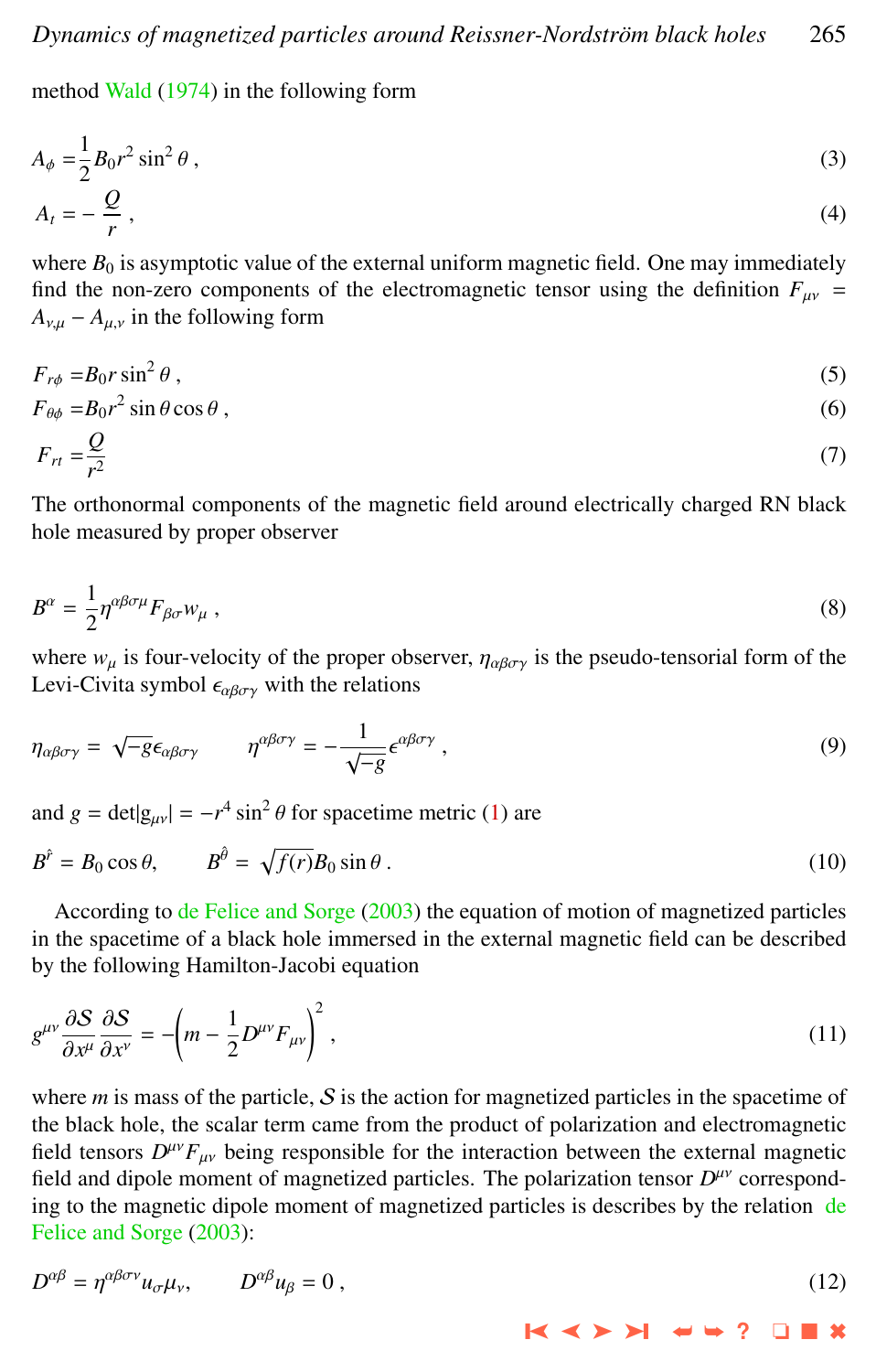<span id="page-3-0"></span>where  $\mu^{\nu}$  and  $u^{\nu}$  are the four-vector of magnetic dipole moment and four-velocity of magnetized particles by the fiducial comoving observer. The electromagnetic field tensor can netized particles by the fiducial comoving observer. The electromagnetic field tensor can be decomposed through  $F_{\alpha\beta}$  by electric  $E_{\alpha}$  and magnetic  $B^{\alpha}$  field components as

$$
F_{\alpha\beta} = u_{\alpha} E_{\beta 1} - \eta_{\alpha\beta\sigma\gamma} u^{\sigma} B^{\gamma}.
$$
\n(13)

One can find the product of polarization and electromagnetic tensors taking account the condition given in Eq.  $(12)$  in the following form

$$
D^{\mu\nu}F_{\mu\nu} = 2\mu^{\hat{\alpha}}B_{\hat{\alpha}} = 2\mu B_0 \mathcal{L}[\lambda_{\hat{\alpha}}] \,,\tag{14}
$$

where  $\mu = \sqrt{|\mu_{\hat{i}}\mu^{\hat{i}}|}$  is the norm of the dipole magnetic moment of magnetized particles and  $I[\lambda_{\hat{i}}]$  is the tetrad  $\lambda_{\hat{i}}$  attached to the computing fiducial observer being the function of the  $L[\lambda_{\hat{\alpha}}]$  is the tetrad  $\lambda_{\hat{\alpha}}$  attached to the comoving fiducial observer being the function of the radial coordinate and the black hole parameters radial coordinate and the black hole parameters.

Here we investigate dynamics of magnetized particles in circular orbits around electrically charged RN black hole in the weak magnetic interaction approximation due to weakness of the external magnetic field or/and the particle is less magnetized

$$
\left(D^{\mu\nu}F_{\mu\nu}\right)^2 \to 0.
$$

This approximation is astrophysical relevant since the external magnetic fieldin black hole environment is comparatively weak [\(Piotrovich et al.](#page-12-0)  $(2011)$ ). The action for magnetized particles at the equatorial plane (where  $\theta = \pi/2$  and  $\dot{\theta} = 0$ ) can be described by the following form

$$
S = -Et + L\phi + S_r, \qquad (15)
$$

which allows to separate the variables in Hamilton-Jacobi equation. The equation of radial motion of magnetized particles can be found as

$$
\dot{r}^2 = \mathcal{E}^2 - V_{\text{eff}}(r, Q, l, b) \,,\tag{16}
$$

where the effective potential of radial motion of magnetized particles has the following form:

$$
V_{\text{eff}}(r, Q, l, b) = f\left(1 + \frac{l^2}{r^2} - b\mathcal{L}[\lambda_{\hat{\alpha}}]\right),\tag{17}
$$

where  $b = 2\mu B_0/m$  is magnetic interaction parameter responsible to the interaction between dipole moment of magnetized particles and external magnetic field and  $l = L/m$  is specific angular momentum of magnetized particles.

In real astrophysical scenarios one may treat a neutron star with the magnetic dipole moment  $\mu = (1/2)B_{\text{NS}}R_{\text{NS}}^3$ , like a magnetized particle, orbiting a supermassive black hole<br>(SMBH) immersed in an external magnetic field with different configurations. In such a (SMBH) immersed in an external magnetic field with different configurations. In such a case the magnetic coupling parameter  $b$  can easily be estimated through the observational parameters of the neutron star and the approximate value of the external magnetic field around the SMBH in the following form:

$$
b = \frac{B_{\rm NS} R_{\rm NS}^3 B_{\rm ext}}{m_{\rm NS}} \simeq \frac{\pi}{10^3} \left( \frac{B_{\rm NS}}{10^{12} \text{G}} \right) \left( \frac{B_{\rm ext}}{10 \text{G}} \right) \left( \frac{R_{\rm NS}}{10^6 \text{cm}} \right)^3 \left( \frac{m_{\rm NS}}{1.4 M_{\odot}} \right)^{-1} . \tag{18}
$$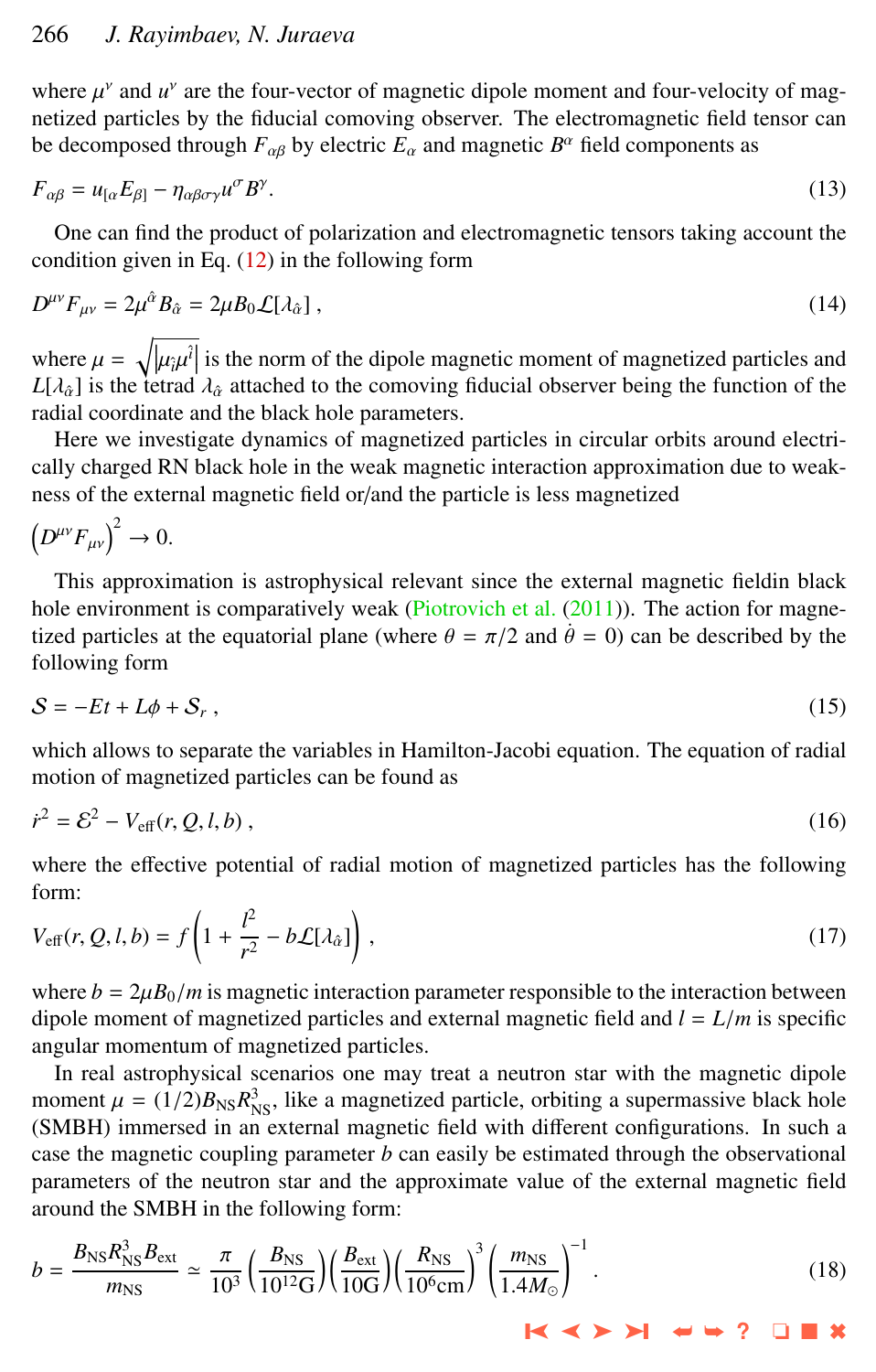<span id="page-4-0"></span>One may apply the calculation to estimate the value of the magnetic coupling parameter for a realistic case of the magnetar SGR (PSR) J1745–2900 orbiting around Sagittarius  $A^*$  (Sgr  $A^*$ ). In the estimation of the coupling parameter we have considered magnetic field around SgrA\* is in the order of 10 G, the magnetic dipole moment of the magnetar  $\mu \approx 1.6 \times 10^{32}$ G·cm<sup>3</sup> and its mass  $m \approx 1.4 M_{\odot}$  [\(Mori et al.](#page-12-0) [\(2013\)](#page-12-0)) as

$$
b_{\text{PSRJ1745-2900}} \simeq 0.716 \left( \frac{B_{\text{ext}}}{10 \text{G}} \right). \tag{19}
$$

Generally, the circular motion of test particles around axially symmetric black holes describes by the following standard condition

$$
\dot{r} = 0, \qquad \frac{\partial V_{\text{eff}}(r; Q, l, b)}{\partial r} = 0.
$$
\n(20)

The explicit expressions for the orthonormal tetrad carried the fiducial observer  $\mathcal{L}[\lambda_a]$  can<br>be formulated for circular motion at the equatorial plane around spherical symmetric black be formulated for circular motion at the equatorial plane around spherical symmetric black hole in the following form

$$
\lambda_{\hat{t}} = e^{\Psi} \left( \partial_t + \Omega \partial_{\phi} \right) , \tag{21}
$$

$$
\lambda_{\hat{r}} = e^{\Psi} \left[ -\frac{\Omega r}{\sqrt{f(r)}} \partial_t - \frac{\sqrt{f(r)}}{r} \partial_{\phi} \right] \sin(\Omega_{FW} t)
$$

$$
+\sqrt{f(r)}\cos(\Omega_{FW}t)\partial_r\,,\tag{22}
$$

$$
\lambda_{\hat{\theta}} = -\frac{1}{r} \partial_{\theta} \,, \tag{23}
$$

$$
\lambda_{\phi} = e^{\Psi} \left[ \frac{\Omega r}{\sqrt{f(r)}} \partial_t + \frac{\sqrt{f(r)}}{r} \partial_{\phi} \right] \cos(\Omega_{FW} t) + \sqrt{f(r)} \sin(\Omega_{FW} t) \partial_r,
$$
\n(24)

where  $\Omega_{FW}$  is Fermi-Walker angular velocity [de Felice and Sorge](#page-11-0) [\(2003\)](#page-11-0) and

$$
e^{-\Psi} = \sqrt{f(r) - \Omega^2 r^2} \tag{25}
$$

with  $\Omega$  is the angular velocity of the particles measured by a distant observer defined as

$$
\Omega = \frac{d\phi}{dt} = \frac{d\phi/d\tau}{dt/d\tau} = \frac{f(r)}{r^2} \frac{l}{\mathcal{E}}.
$$
\n(26)

\nWe will study the motion of a magnetized particle orbiting at the equatorial plane assumption.

ing the magnetic dipole moment of the magnetized particle is always perpendicular to the equatorial plane and parallel to the external magnetic field. The orthonormal components of the external magnetic field measured by the observer comoving with the magnetized particle take the following form

$$
B_{\hat{r}} = B_{\hat{\phi}} = 0 , \qquad B_{\hat{\theta}} = B_0 f(r) e^{\Psi} . \tag{27}
$$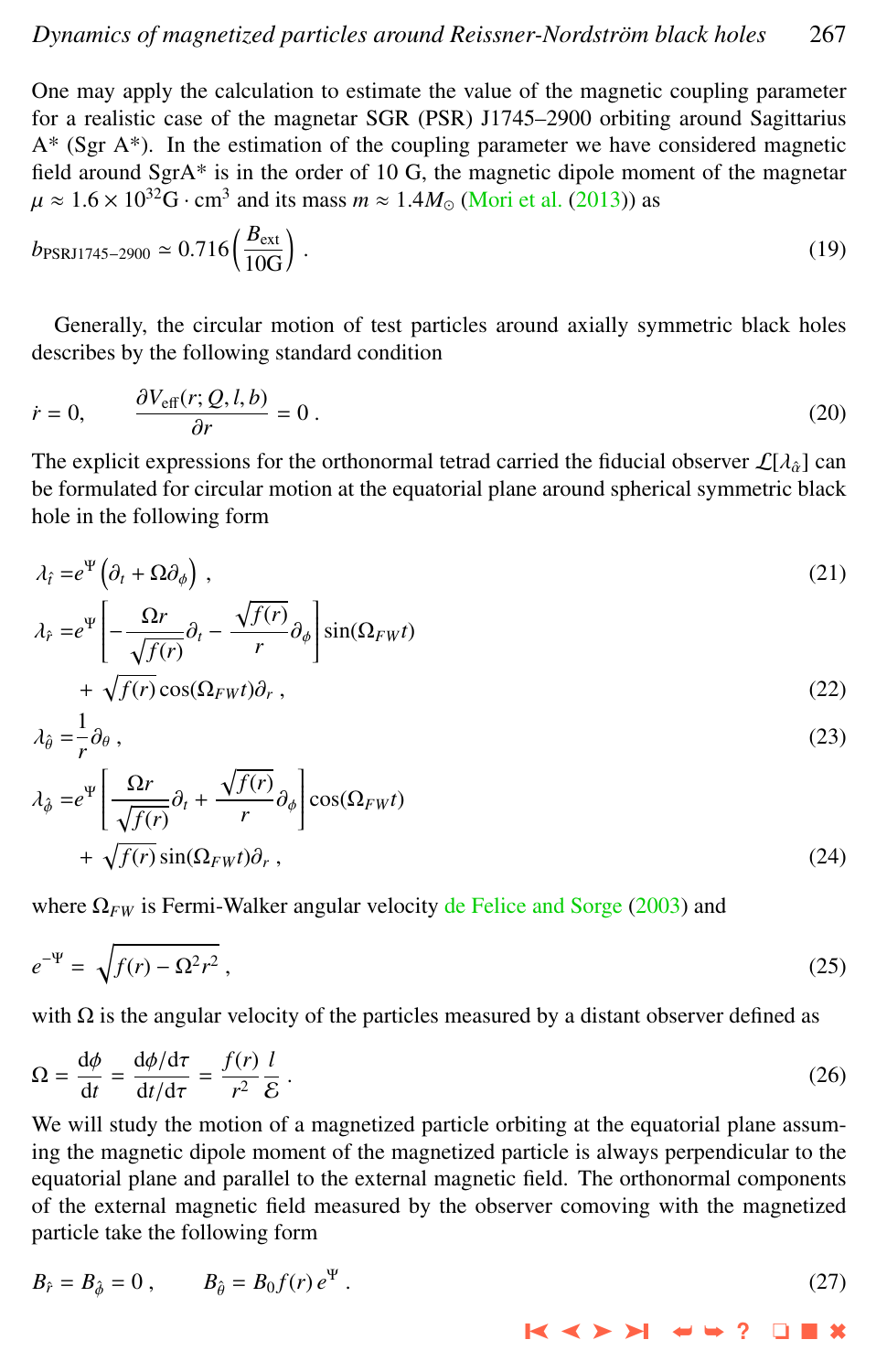<span id="page-5-0"></span>The induced electric field measured by the comoving observer can be written as

$$
E_{\hat{r}} = B_0 \Omega r \cos(\Omega_{FW} t) \sqrt{f(r)} e^{\Psi} , \qquad (28)
$$

$$
E_{\hat{\theta}} = 0, \tag{29}
$$

$$
E_{\hat{\phi}} = B_0 \Omega r \sin(\Omega_{FW} t) \sqrt{f(r)} e^{\Psi} . \tag{30}
$$

In case when the Fermi-Walker and the particles angular velocities measured by proper observer are zero ( $\Omega_{FW} = \Omega = 0$ ), the above tetrad turns to tetrad of the proper observe (see [Rezzolla and Zanotti](#page-13-0) [\(2001\)](#page-13-0) in the case  $a = 0$ ) and the magnetic field components in Eq.[\(27\)](#page-4-0) equals to the components in Eq.[\(10\)](#page-2-0) and the induced electric field vanishes.

One may find the possible values of the magnetic coupling parameter  $\beta$  for circular orbits from the first condition in Eq, [\(20\)](#page-4-0)

$$
b(r;l,\mathcal{E},Q) = \frac{1}{\mathcal{L}[\lambda_{\partial}]} \left( 1 + \frac{l^2}{r^2} - \frac{\mathcal{E}^2}{f(r)} \right). \tag{31}
$$

Inserting Eq. $(27)$  into  $(14)$  we can find the interaction part of the Eq.  $(11)$ 

$$
D \cdot F = 2\mu B_0 f(r) e^{\Psi} , \qquad (32)
$$

One can find the analytic form of the term  $\mathcal{L}[\lambda_{\hat{\sigma}}]$  by the comparison of Eq.(32) with Eq.[\(14\)](#page-3-0) in the following form

$$
\mathcal{L}[\lambda_{\hat{\sigma}}] = e^{\Psi} f(r) \,. \tag{33}
$$

Finally, the magnetic interaction parameter  $b(r; l, \mathcal{E}, Q)$  for stable circular orbits has the following form

$$
b(r; l, \mathcal{E}, Q) = \left(\frac{1}{f(r)} - \frac{l^2}{\mathcal{E}^2 r^2}\right)^{1/2} \left(1 + \frac{l^2}{r^2} - \frac{\mathcal{E}^2}{f(r)}\right).
$$
 (34)

Eq. (34) implies that a magnetized particle with magnetic coupling parameter *b* corresponds to circular stable orbit  $r$  with the energy  $\mathcal E$  and angular momentum  $l$ .

Fig. [1](#page-6-0) shows the radial dependence of the magnetic coupling parameter *b* for the different values of electric charge of RN black hole for the fixed values of the specific energy and angular momentum. One can see from the top panel of Fig. [1](#page-6-0) that the maximal (minimal) values of the magnetic interaction parameter for the fixed values of the specific energy  $\mathcal{E} = 0.9$  and angular momentum  $l/M = 4$  ( $l/M = 2\sqrt{5}$ ) increases (decreases) with the increase of electric charge of RN black hole. increase of electric charge of RN black hole.

Now we analyze the values of the magnetic interaction parameter corresponding to stable orbits for magnetized particles. It can be found using following set of equations [de Felice](#page-11-0) [and Sorge](#page-11-0) [\(2003\)](#page-11-0); [Rayimbaev](#page-12-0) [\(2016\)](#page-12-0):

$$
b = b(r; l, \mathcal{E}, Q), \qquad \frac{\partial b(r; l, \mathcal{E}, Q)}{\partial r} = 0.
$$
\n(35)

 $\frac{\partial r}{\partial t}$ One can see from Eq. (35) contains two system of equations including five free parameters: four of them related to the magnetized particle  $(b, r, l, \mathcal{E})$  and one to the spacetime  $(O)$ ,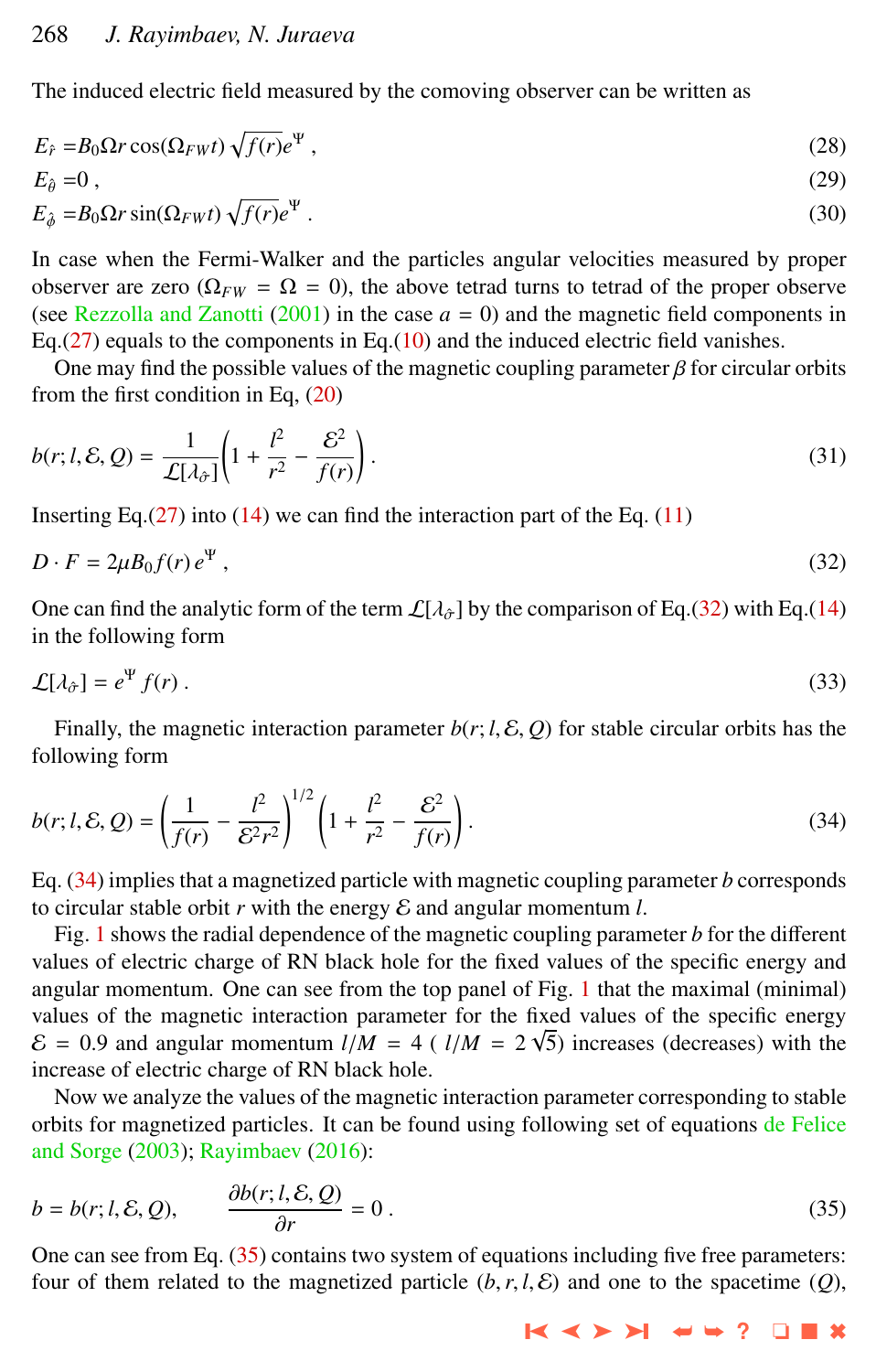<span id="page-6-0"></span>

Figure 1. The radial dependence of magnetic coupling parameter for the different values of electric charge of RN black hole. In plots we used the values for the specific energy  $\mathcal{E} = 0.9$  and for angular momentum  $I = AM$  (top panel) and  $I = 2\sqrt{5}M$  (bottom panel). The black hole charge and specific momentum  $l = 4M$  (top panel) and  $l = 2\sqrt{5}M$  (bottom panel). The black hole charge and specific angular momentum read as  $Q \rightarrow Q/M$  and  $l \rightarrow l/M$ , respectively.

so its solution can be found in terms of any two of the five parameters as independent variables. To solve the system of equations, we prefer to use the magnetic interaction parameter *b* and radius of the circular orbits *r* as free parameters. The specific energy  $\mathcal E$ and the angular momentum *l* of the magnetized particle are considered as a functions of the radial coordinate and electric charge of RN black hole *Q*:

$$
\mathcal{E}_{\min}(r; l, Q) = \frac{l \left[ r(r - 2M) + Q^2 \right]}{r^2 \sqrt{Mr - Q^2}}.
$$
\n(36)

The expression (36) corresponds to the possible values of the specific energy of the magnetized particle at stable circular orbits.

Fig. [2](#page-7-0) demonstrates radial dependence of the specific energy of magnetized particles corresponding to circular motion for the different values of electric charge of RN black hole at the fixed value of the specific angular momentum  $l = 4M$ . One can see from the figure that the energy increases with the increase of the black hole charge due to increase of gravitational potential of the spacetime around RN black hole and inner circular orbit's position shifts towards to the central black hole.

Substituting (36) into [\(34\)](#page-5-0) one to calculate the minimum value of the magnetic interaction parameter of the magnetic particle for the fixed value of the specific energy as

$$
b_{\min}(r; l, Q) = \frac{\sqrt{r(r - 3M) + 2Q^2}}{r(Mr - Q^2)[r(r - 2M) + Q^2]} \times \left\{ l^2 \left( 3Mr - 2Q^2 - r^2 \right) + Mr^3 - Q^2r^2 \right\}.
$$
\n(37)

Figure [3](#page-7-0) illustrates the radial dependence of the minimal values of magnetic interaction parameter of magnetized particles corresponding to circular orbits at the value of the specific angular momentum  $l = 2 \sqrt{5M}$  for different values of electric charge of RN black hole.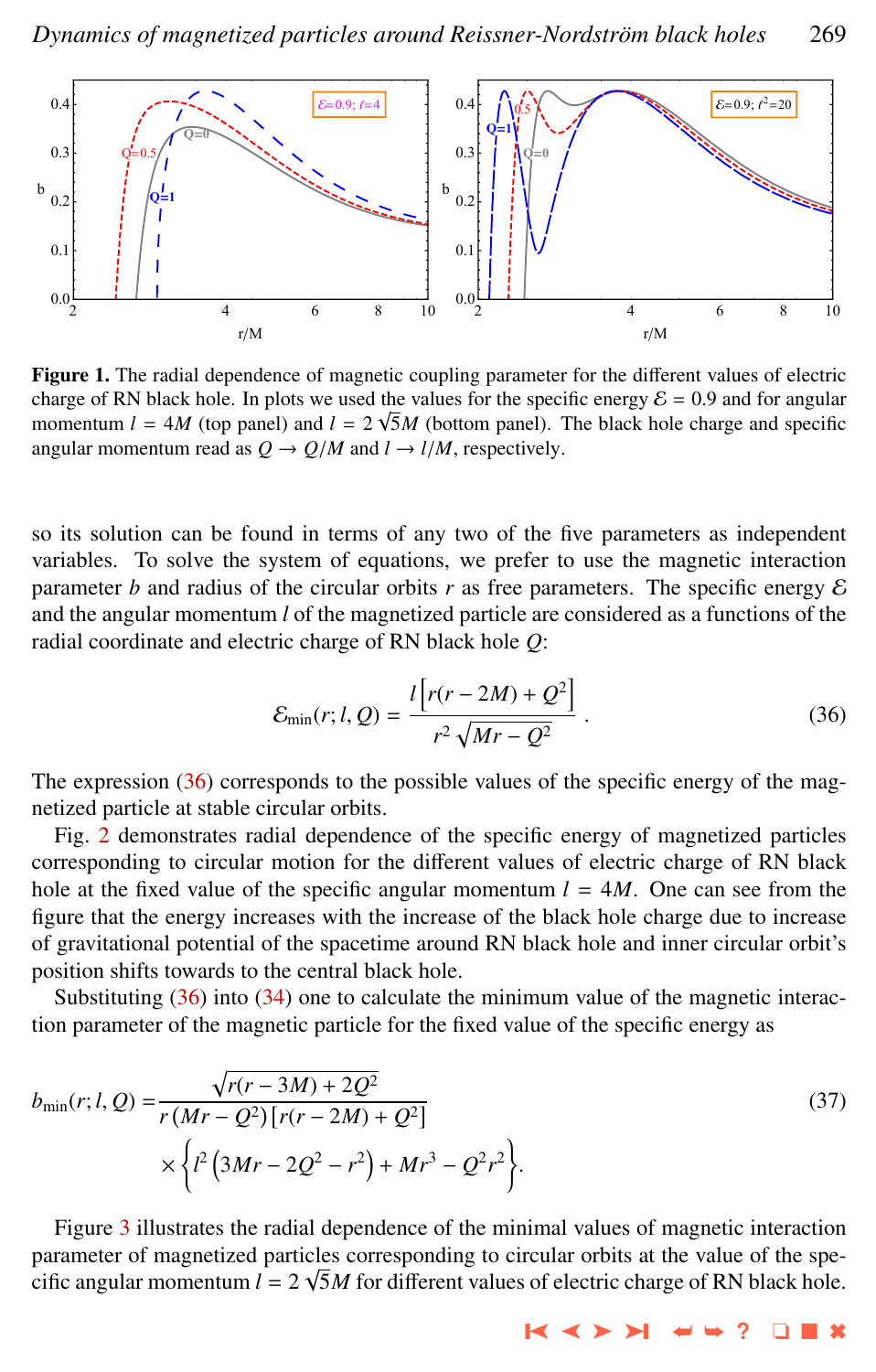<span id="page-7-0"></span>

Figure 2. Radial profile of minimal energy of the magnetized particle for the different values of electric charge of RN black hole. Read the specific angular momentum and electric charge of RN black hole as  $l \rightarrow l/M$  and  $Q \rightarrow Q/M$ , respectively.



**Figure 3.** Radial profile of minimal value of magnetic interaction parameter *b* of magnetized particles with the specific angular momentum  $l/M = 2\sqrt{5}$  for the different values of electric charge of RN<br>black black hole. Units of the black hole charge and specific angular momentum are given in the unit black black hole. Units of the black hole charge and specific angular momentum are given in the unit of mass *M*

One can see that the maximal values of minimum interaction parameter decreases with the increase of electric charge of the black hole and the circular orbits corresponding to the fixed specific angular momentum shifts towards the black hole at the center of the orbits.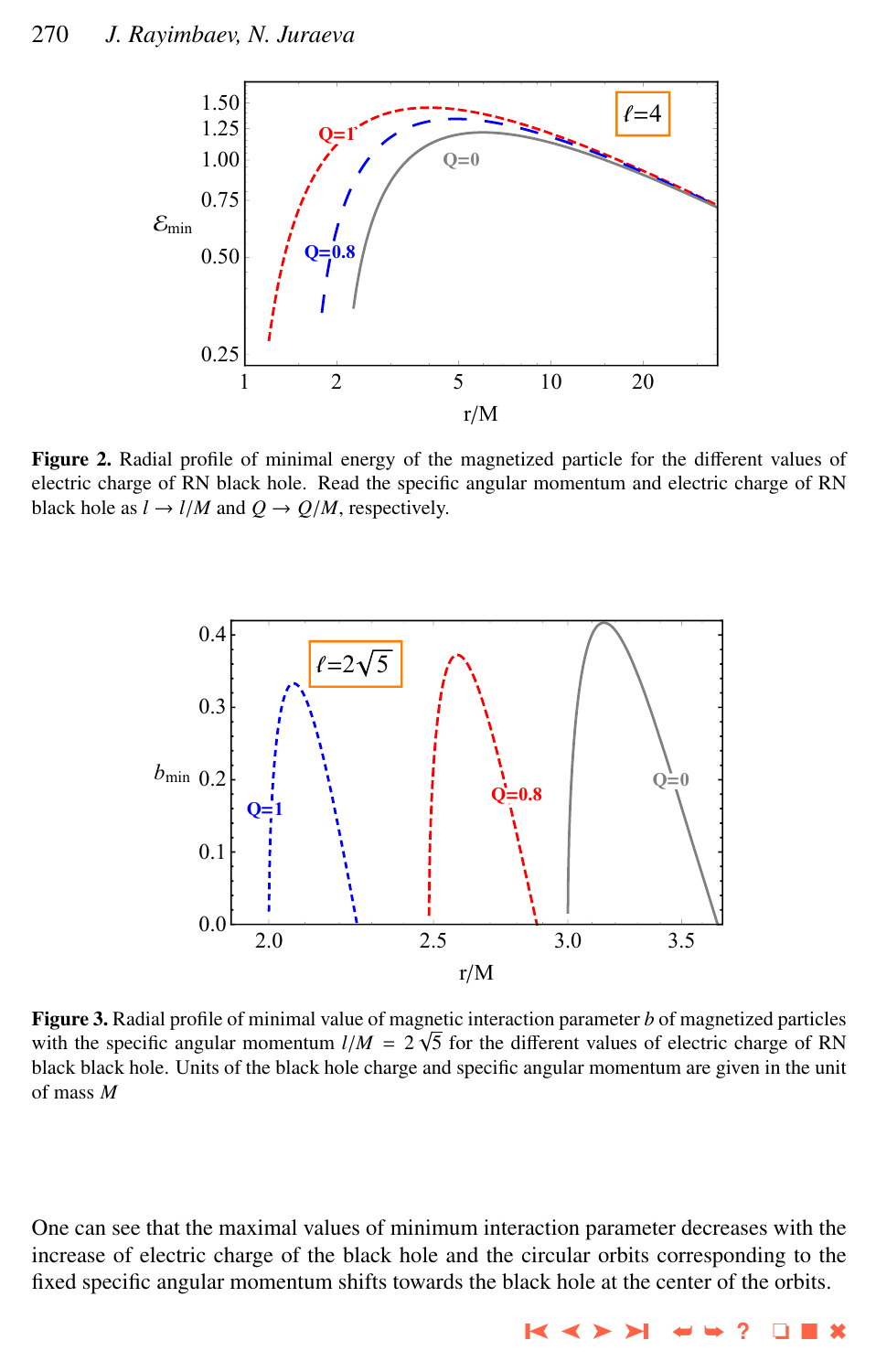<span id="page-8-0"></span>Let us consider the maximum value for the angular momentum that the particle can be in stable circular orbits which can be found using condition  $\partial b_{\text{min}}/\partial r = 0$  as:

$$
l_{\min}(r; Q) = \frac{r(Q^2 - Mr)}{\sqrt{[r(r - 3M) + 2Q^2][r(2r - 3M) + Q^2]}}.
$$
\n(38)



Figure 4. Radial profiles of minimum specific angular momentum of magnetized particles corresponding to stable circular orbits around charged RN black hole for the different values of electric charge of the black hole. Here the unit of the specific angular momentum and the black hole charge are given the unit of mass *M*.

Figure 4 shows radial dependence of minimum specific angular momentum for stable circular orbits of magnetized particles around RN black hole for the different values of the electric charge of the black hole. One can see that the value of minimum specific angular momentum is increased with increasing electric charge of RN black hole and the position where the angular momentum is maximum also shifts towards central black hole.

The extreme value of the magnetic interaction parameter *b* can be found by inserting equation  $(38)$  into the equation  $(37)$  in the following form

$$
b_{\text{extr}}(r; Q) = \frac{2r\sqrt{r(r - 3M) + 2Q^2}}{r(2r - 3M) + Q^2} \,. \tag{39}
$$

Figure [5](#page-9-0) demonstrates radial dependence of minimum magnetic interaction parameter for freely falling magnetized particles and extreme values of the interaction parameter corresponding to stable circular orbits of magnetized particles around RN black hole for the different values of electric charge of RN black hole. The colored area shows possible value of magnetic interaction parameter corresponding to the area where stable circular orbits are allowed. Dashed lines correspond to the minimum values of the *b* parameter at  $l = 0$ and solid ones correspond to the extreme value of the parameter *b*. Gray, light-blue and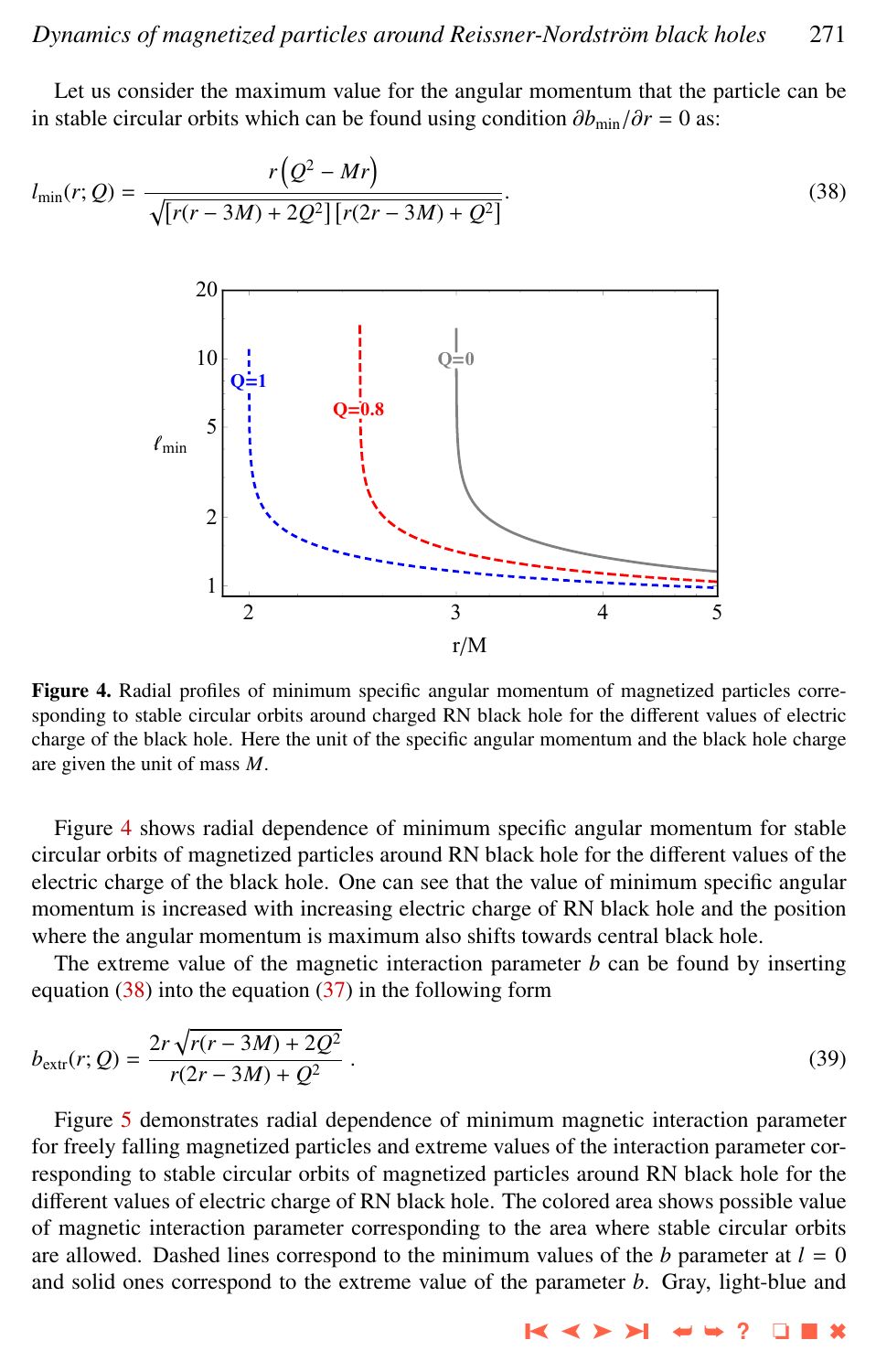<span id="page-9-0"></span>

Figure 5. The radial profiles of minimal value of magnetic interaction parameter of free falling magnetized particles and extreme values of the interaction parameter are shown for the different values of electric charge of RN black hole. Unit of the electric charge is given in mass *M*.

light-red colored areas correspond to the values of electric charge of the black hole  $Q = 0$ ,  $Q/M = 0.8$  and  $Q/M = 1$ , respectively. One can see from the Fig. 5 that the inner position of circular orbits shifts to the center of black hole.

Thus, the extreme value of the parameter *b* corresponds to maximum value of the critical stable circular orbits  $r_{\text{max}}$  and it can be found through the solution of the following equation with respect to *r*

$$
b_{\text{ext}}(r; Q) = b \tag{40}
$$

The minimum value for the circular stable orbits can be found solving the following equation with respect to *r*,

$$
b_{\min}(r;Q)|_{l=0} = b \ . \tag{41}
$$

The distance between maximum and minimum radius of circular stable orbits ∆*r* = *r*<sub>max</sub>−*r*<sub>min</sub> give us the allowed area of the stable orbits for a magnetized particle. That means the circular stable orbits of a magnetized particle with the given interaction parameter *b* are confined in the range  $r_{\text{max}}(b; Q) > r > r_{\text{min}}(b; Q)$ . However, one can see from the equations  $(37)$  and  $(39)$  it is quite complicated to obtain the analytic solutions of equations  $(40)$  and (41). We solve the equation numerically and present the results in a table form.

The area of stable circular orbits of magnetized particles for the different values of electric charge of RN black hole is presented in Table [1](#page-10-0) corresponding to the angular moment from 0 to  $l_{\text{min}}$ . One can see from the table that the area is more dependent from interaction parameter than from electric charge of RN black hole.

One may express the dependence of minimum values of the specific angular momentum on magnetic coupling parameter  $\beta$  solving by the equation  $b = b_{\text{min}}$  with respect to the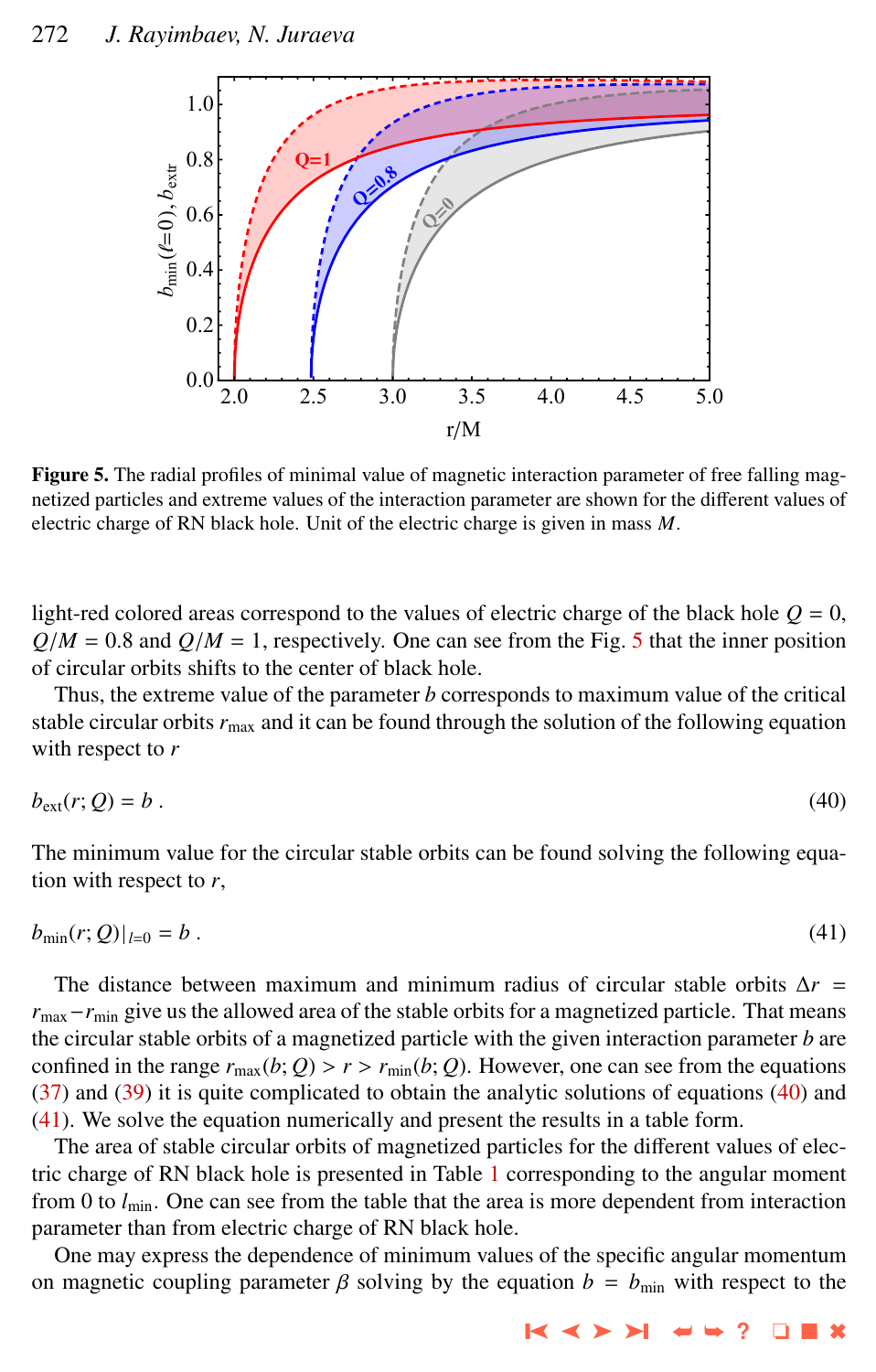<span id="page-10-0"></span>

| O/M | $b = 0.1$ |        | $b = 0.5$ $b = 0.8$ | $b = 0.95$ $b = 1$ |  |
|-----|-----------|--------|---------------------|--------------------|--|
| 0.1 | 0.004195  | 0.1346 | 0.6517              | 8.18971            |  |
| 0.3 | 0.004119  | 0.1322 | 0.640777            | 8.0494             |  |
| 0.5 | 0.003961  | 0.1273 | 0.61802             | 7.7598             |  |
| 0.8 | 0.003536  | 0.1139 | 0.5575              | 6.9981             |  |
| 1   | 0.003155  | 0.1023 | 0.50436             | 6.2388             |  |

Table 1.  $\Delta r = r_{\text{max}} - r_{\text{min}}$  as function of the magnetic interaction parameter *b* and electric charge of RN black hole. The values of the range  $\Delta r$  are given in the units of 1.5( $M/M_{\odot}$ ) km.

specific angular momentum *l*

$$
l_{\min}^2(r; b, Q) = \frac{r(Q^2 - Mr)}{[r(r - 3M) + 2Q^2]^{3/2}} \times \left\{ b\left(r(r - 2M) + Q^2\right) - r\sqrt{r(r - 3M) + 2Q^2} \right\}.
$$
\n(42)

Now one can easily get the dependence of the minimum value of specific energy inserting Eq. (42) into Eq. [\(36\)](#page-6-0):

$$
\mathcal{E}_{\min}^{2}(r; b, Q) = \frac{\sqrt{Mr - Q^{2}} \left[r(r - 2M) + Q^{2}\right]}{r \left[r(r - 3M) + 2Q^{2}\right]^{3/2}} \times \left\{r\sqrt{r(r - 3M) + 2Q^{2}} - b\left[r(r - 2M) + Q^{2}\right]\right\}.
$$
\n(43)

## 3 CONCLUSION

In this paper, we have explored the dynamics of magnetized particles in the vicinity of an electrically charged RN black hole immersed in an external asymptotically uniform magnetic field using the Hamilton-Jacobi equation.

In the case of an electrically charged RN black hole due to the absence of interaction between the electric charge of the black hole and dipole moment of magnetized particles, we have assumed that the black hole is immersed in an external asymptotically uniform magnetic field. We have shown that the value of the magnetic coupling parameter for circular orbits and the energy which the magnetic coupling parameter minimum increase as the increase of the charge of RN black hole, while the minimum value of the parameter *b* decreases.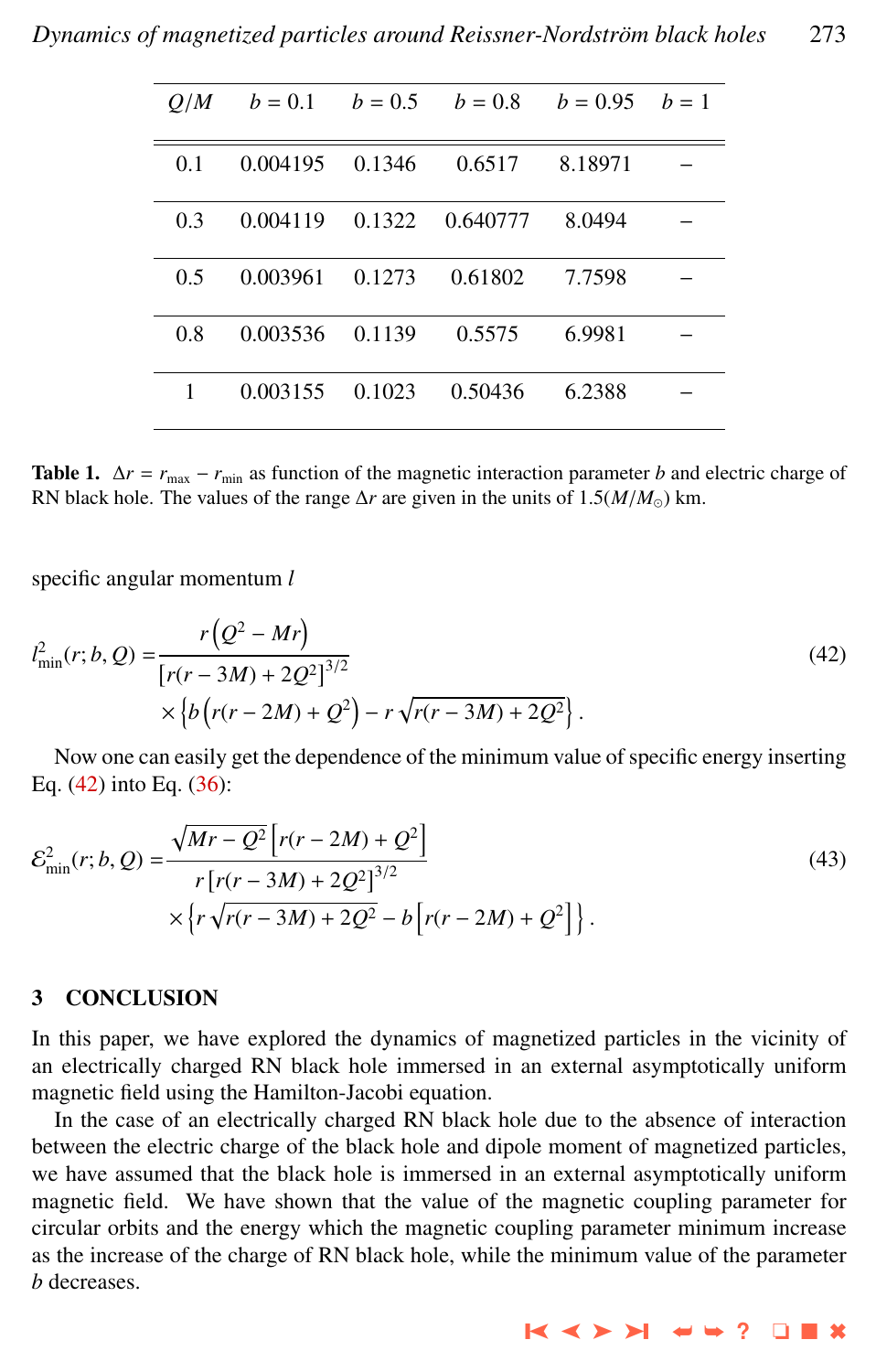## <span id="page-11-0"></span>274 *J. Rayimbaev, N. Juraeva*

The range, where stable orbits are allowed, for the magnetized particle with the value  $b_{\text{extr}}$  < 1, narrows for the bigger values of the black hole charge and it becomes wider for the particle with the larger magnetic coupling parameter. When the magnetic coupling parameter of the particle is bigger than 1, the stable orbits do not exist around a black hole in the external magnetic field. The result of the study may be helpful for the estimations of the upper limits of the external magnetic field value around the black hole in the considerations of pulsars (neutron stars) as (dipolar) magnetized particles orbiting around the central supermassive black hole.

## ACKNOWLEDGEMENTS

This research is supported by Grants No. VA-FA-F-2-008, No.MRB-AN-2019-29 of the Uzbekistan Ministry for Innovative Development.

### REFERENCES

- Abdujabbarov, A., Ahmedov, B., Rahimov, O. and Salikhbaev, U. (2014), Magnetized particle motion and acceleration around a Schwarzschild black hole in a magnetic field, *Physica Scripta*, 89(8), 084008.
- Abdujabbarov, A., Rayimbaev, J., Turimov, B. and Atamurotov, F. (2020), Dynamics of magnetized particles around 4-D Einstein Gauss-Bonnet black hole, *Physics of the Dark Universe*, 30, 100715.
- Aliev, A. N. and Gal'tsov, D. V. (1989), REVIEWS OF TOPICAL PROBLEMS: "Magnetized" black holes, *Soviet Physics Uspekhi*, 32, pp. 75–92.
- Aliev, A. N., Galtsov, D. V. and Petukhov, V. I. (1986), Negative absorption near a magnetized black hole - Black hole masers, *Astrophys. Space Sci.*, 124, pp. 137–157.
- Aliev, A. N. and Özdemir, N. (2002), Motion of charged particles around a rotating black hole in a magnetic field, *Mon. Not. R. Astron. Soc.*, 336, pp. 241–248, arXiv: [gr-qc/0208025](http://www.arxiv.org/abs/gr-qc/0208025).
- Benavides-Gallego, C. A., Abdujabbarov, A., Malafarina, D., Ahmedov, B. and Bambi, C. (2019), Charged particle motion and electromagnetic field in γ spacetime, *Phys. Rev. D*, <sup>99</sup>, p. 044012, arXiv: [1812.04846](http://www.arxiv.org/abs/1812.04846).
- Chen, S., Wang, M. and Jing, J. (2016), Chaotic motion of particles in the accelerating and rotating black holes spacetime, *Journal of High Energy Physics*, 2016(9), 82, arXiv: [1604.02785](http://www.arxiv.org/abs/1604.02785).
- Dalui, S., Majhi, B. R. and Mishra, P. (2019), Presence of horizon makes particle motion chaotic, *Physics Letters B*, 788, pp. 486–493, arXiv: [1803.06527](http://www.arxiv.org/abs/1803.06527).
- de Felice, F. and Sorge, F. (2003), Magnetized orbits around a Schwarzschild black hole, *Classical and Quantum Gravity*, 20, pp. 469–481.
- de Felice, F., Sorge, F. and Zilio, S. (2004), Magnetized orbits around a Kerr black hole, *Classical and Quantum Gravity*, 21, pp. 961–973.
- de Moura, A. P. S. and Letelier, P. S. (2000), Chaos and fractals in geodesic motions around a nonrotating black hole with halos, *Phys. Rev. E*, 61(6), pp. 6506–6516, arXiv: [chao-dyn/9910035](http://www.arxiv.org/abs/chao-dyn/9910035).
- Han, W. (2008), Chaos and dynamics of spinning particles in Kerr spacetime, *General Relativity and Gravitation*, 40(9), pp. 1831–1847, arXiv: [1006.2229](http://www.arxiv.org/abs/1006.2229).
- Hashimoto, K. and Tanahashi, N. (2017), Universality in chaos of particle motion near black hole horizon, *Phys. rev. D*, 95(2), 024007, arXiv: [1610.06070](http://www.arxiv.org/abs/1610.06070).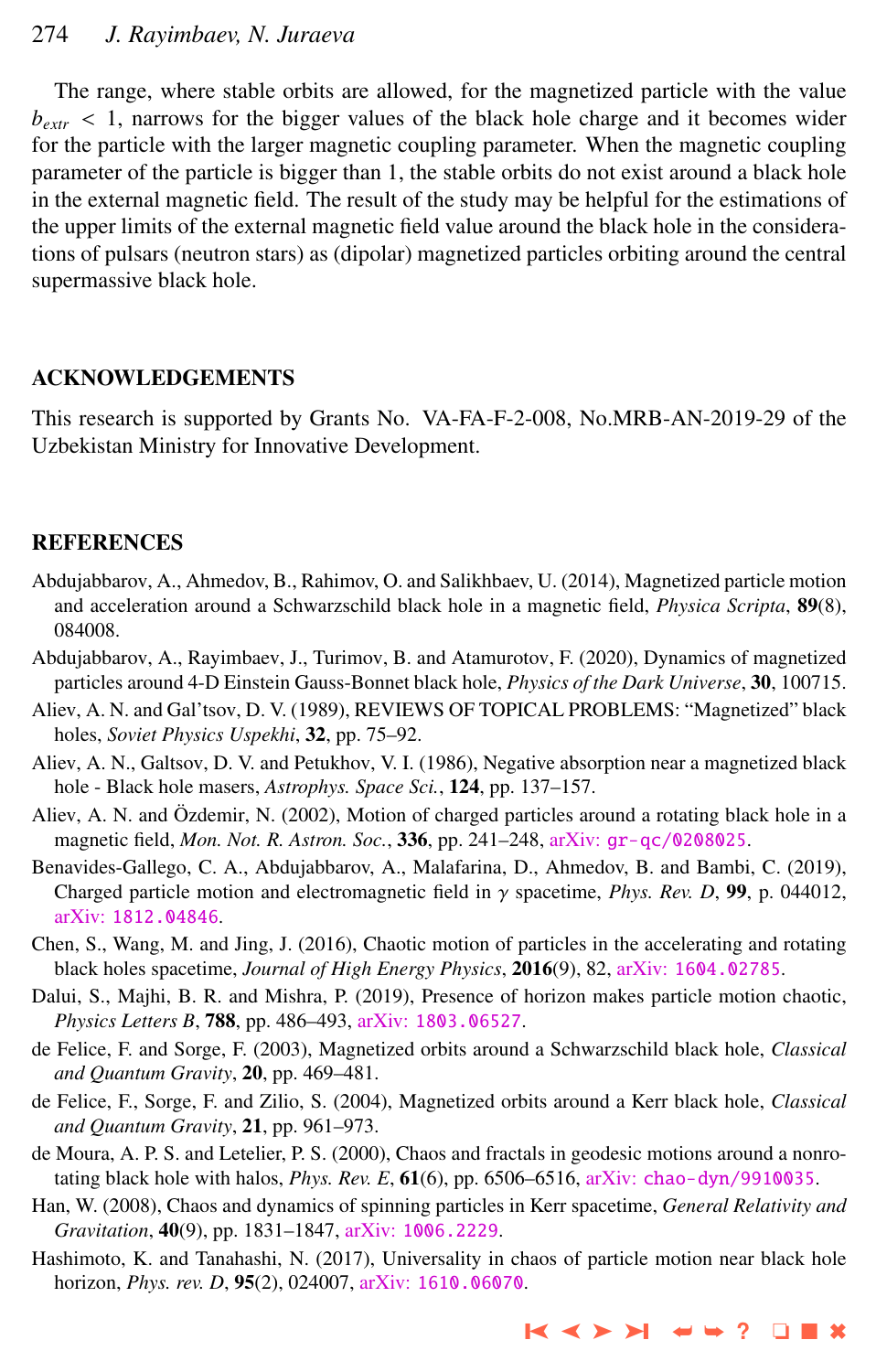- <span id="page-12-0"></span>Haydarov, K., Abdujabbarov, A., Rayimbaev, J. and Ahmedov, B. (2020), Magnetized particle motion around black holes in conformal gravity: Can magnetic interaction mimic spin of black holes?, *Universe*, 6(3), ISSN 2218-1997, URL <https://www.mdpi.com/2218-1997/6/3/44>.
- Haydarov, K., Rayimbaev, J., Abdujabbarov, A., Palvanov, S. and Begmatova, D. (2020), Magnetized particle motion around magnetized Schwarzschild-MOG black hole, *European Physical Journal C*, 80(5), 399, arXiv: [2004.14868](http://www.arxiv.org/abs/2004.14868).
- Misner, C. W., Thorne, K. S. and Wheeler, J. A. (1973), *Gravitation*, W. H. Freeman, San Francisco.
- Mori, K., Gotthelf, E. V., Zhang, S., An, H., Baganoff, F. K., Barrière, N. M., Beloborodov, A. M., Boggs, S. E., Christensen, F. E., Craig, W. W., Dufour, F., Grefenstette, B. W., Hailey, C. J., Harrison, F. A., Hong, J., Kaspi, V. M., Kennea, J. A., Madsen, K. K., Markwardt, C. B., Nynka, M., Stern, D., Tomsick, J. A. and Zhang, W. W. (2013), NuSTAR Discovery of a 3.76 s Transient Magnetar Near Sagittarius A\*, *The Astronomical Journal Letters*, 770(2), L23, arXiv: [1305.1945](http://www.arxiv.org/abs/1305.1945).
- Morozova, V. S., Rezzolla, L. and Ahmedov, B. J. (2014), Nonsingular electrodynamics of a rotating black hole moving in an asymptotically uniform magnetic test field, *Phys. Rev. D*, 89(10), 104030, arXiv: [1310.3575](http://www.arxiv.org/abs/1310.3575).
- Narzilloev, B., Rayimbaev, J., Abdujabbarov, A. and Bambi, C. (2020), Charged particle motion around non-singular black holes in conformal gravity in the presence of external magnetic field, *arXiv e-prints*, arXiv:2005.04752, arXiv: [2005.04752](http://www.arxiv.org/abs/2005.04752).
- Nordström, G. (1918), On the Energy of the Gravitation field in Einstein's Theory, *Koninklijke Nederlandse Akademie van Wetenschappen Proceedings Series B Physical Sciences*, 20, pp. 1238–1245.
- Piotrovich, M. Y., Silant'ev, N. A., Gnedin, Y. N. and Natsvlishvili, T. M. (2011), Magnetic fields and quasi-periodic oscillations of black hole radiation, *Astrophysical Bulletin*, 66, pp. 320–324.
- Rahimov, O. G. (2011), Magnetized Particle Motion around Black Hole in Braneworld, *Modern Physics Letters A*, 26, pp. 399–408, arXiv: [1012.1481](http://www.arxiv.org/abs/1012.1481).
- Rahimov, O. G., Abdujabbarov, A. A. and Ahmedov, B. J. (2011), Magnetized particle capture cross section for braneworld black hole, *Astrophysics and Space Science*, 335(2), pp. 499–504, [arXiv:](http://www.arxiv.org/abs/1105.4543) [1105.4543](http://www.arxiv.org/abs/1105.4543).
- Rayimbaev, J., Abdujabbarov, A., Jamil, M., Ahmedov, B. and Han, W.-B. (2020), Dynamics of test particles around renormalization group improved schwarzschild black holes, *Phys. Rev. D*, 102, p. 084016, URL <https://link.aps.org/doi/10.1103/PhysRevD.102.084016>.
- Rayimbaev, J. and Tadjimuratov, P. (2020), Can modified gravity silence radio-loud pulsars?, *Physical Review D*, 102(2), 024019.
- Rayimbaev, J., Turimov, B. and Ahmedov, B. (2019a), Braneworld effects in plasma magnetosphere of a slowly rotating magnetized neutron star, *International Journal of Modern Physics D*, 28(10), 1950128-209.
- Rayimbaev, J., Turimov, B., Marcos, F., Palvanov, S. and Rakhmatov, A. (2020), Particle acceleration and electromagnetic field of deformed neutron stars, *Modern Physics Letters A*, 35(9), 2050056.
- Rayimbaev, J., Turimov, B. and Palvanov, S. (2019b), Plasma magnetosphere of slowly rotating magnetized neutron star in branewold, in *International Journal of Modern Physics Conference Series*, volume 49 of *International Journal of Modern Physics Conference Series*, pp. 1960019– 209.
- Rayimbaev, J. R. (2016), Magnetized particle motion around non-Schwarzschild black hole immersed in an external uniform magnetic field, *Astrophys Space Sc*, 361, 288.
- Rayimbaev, J. R., Ahmedov, B. J., Juraeva, N. B. and Rakhmatov, A. S. (2015), Plasma magnetosphere of deformed magnetized neutron star, *Astrophys Space Sc*, 356, pp. 301–308.
- Reissner, H. (1916), Uber die Eigengravitation des elektrischen Feldes nach der Einsteinschen The- ¨ orie, *Annalen der Physik*, 355(9), pp. 106–120.